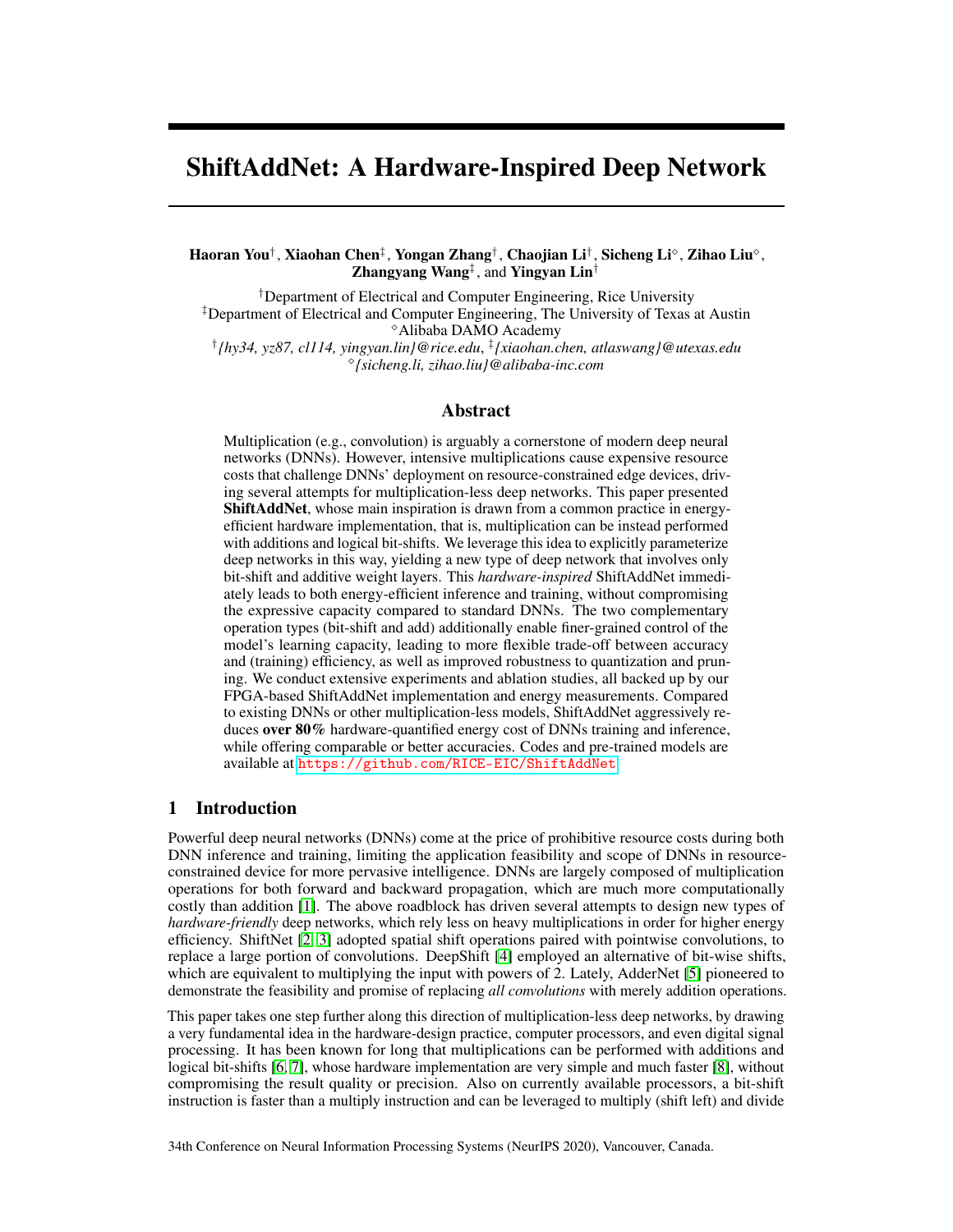(shift right) by powers of two. Multiplication (or division) by a constant is then implemented using a sequence of shifts and adds (or subtracts). The above clever "shortcut" saves arithmetic operations, and can readily be applied to accelerating the hardware implementation of any machine learning algorithm involving multiplication (either scalar, vector, or matrix). But our curiosity is well beyond this: *can we learn from this hardware-level "shortcut" to design efficient learning algorithms?*

The above uniquely motivates our work: in order to be more "hardware-friendly", we strive to re-design our model to be "hardware-inspired", leveraging the successful experience directly form the efficient hardware design community. Specifically, we explicit re-parameterize our deep networks by replacing all convolutional and fully-connected layers (both built on multiplications) with two multiplication-free layers: bit-shift and add. Our new type of deep model, named ShiftAddNet, immediately lead to both energy-efficient inference and training algorithms.

We note that ShiftAddNet seamlessly integrates bit-shift and addition together, with strong motivations that address several pitfalls in prior arts  $[2, 3, 4, 5]$  $[2, 3, 4, 5]$  $[2, 3, 4, 5]$  $[2, 3, 4, 5]$  $[2, 3, 4, 5]$  $[2, 3, 4, 5]$  $[2, 3, 4, 5]$ . Compared to utilizing spatial- or bit-shifts alone [\[2,](#page-9-1) [4\]](#page-9-3), ShiftAddNet can be fully expressive as standard DNNs, while [\[2,](#page-9-1) [4\]](#page-9-3) only approximate the original expressive capacity since shift operations cannot span the entire continuous space of multiplicative mappings (e.g., bit-shifts can only represent the subset of power-of-2 multiplications). Compared to the fully additive model [\[5\]](#page-9-4), we note that while repeated additions can in principle replace any multiplicative mapping, they do so in a very inefficient way. In contrast, by also exploiting bit-shifts, ShiftAddNet is expected to be more parameter-efficient than [\[5\]](#page-9-4) which relies on adding templates. As a bonus, we notice the bit-shift and add operations naturally correspond to coarse- and fine-grained input manipulations. We can exploit this property to more flexibly trade-offs between training efficiency and achievable accuracy, e.g., by freezing all bit-shifts and only training add layers. ShiftAddNet with fixed shift layers can achieve up to 90% and 82.8% energy savings than fully additive models [\[5\]](#page-9-4) and shift models [\[4\]](#page-9-3) under floating-point or fixed-point precisions trainings, while leading to a comparable or better accuracies  $(-3.7\%$   $+31.2\%$  and  $3.5\%$  23.6%), respectively. Our contributions can be summarized as follow:

- Uniquely motivated by the hardware design expertise, we combine two multiplication-less and complementary operations (bit-shift and add) to develop a hardware-inspired network called ShiftAddNet that is fully expressive and ultra-efficient.
- We develop training and inference algorithms for ShiftAddNet. Leveraging the two operations' distinct granularity levels, we also investigate ShiftAddNet trade-offs between training efficiency and achievable accuracy, e.g., by freezing all the bit-shift layers.
- We conduct extensive experiments to compare ShiftAddNet with existing DNNs or multiplicationless models. Results on multiple benchmarks demonstrate its superior compactness, accuracy, training efficiency, and robustness. Specifically, we implement ShiftAddNet on a ZYNQ-7 ZC706 FPGA board [\[9\]](#page-9-8) and collect all real energy measurements for benchmarking.

# 2 Related works

Multiplication-less DNNs. Shrinking the cost-dominate multiplications has been widely considered in many DNN designs for reducing the computational complexity [\[10,](#page-10-0) [11\]](#page-10-1): [\[10\]](#page-10-0) decomposes the convolutions into separate depthwise and pointwise modules which require fewer multiplications; and [\[12,](#page-10-2) [13,](#page-10-3) [14\]](#page-10-4) binarize the weights or activations to construct DNNs consisting of sign changes paired with much fewer multiplications. Another trend is to replace the multiplication operations with other cheaper operations. Specifically, [\[3,](#page-9-2) [2\]](#page-9-1) leverage spatial shift operations to shift feature maps, which needs to be cooperated with pointwise convolution to aggregate spatial information; [\[4\]](#page-9-3) fully replaces multiplications with both bit-wise shift operations and sign changes; and [\[5,](#page-9-4) [15,](#page-10-5) [16\]](#page-10-6) trade multiplications for cheaper additions and develop a special backpropogation scheme for effectively training the add-only networks.

Hardware costs of basic operations. As compared to shift and add, multipliers can be very inefficient in hardware as they require high hardware costs in terms of consumed energy/time and chip area. Shift and add operations can be a substitute for such multipliers. For example, they have been adopted for saving computer resources and can be easily and efficiently performed by a digital processor [\[17\]](#page-10-7). This hardware idea has been adopted to accelerate multilayer perceptrons (MLP) in digital processors [\[8\]](#page-9-7). We here motivated by such hardware expertise to fully replace multiplications in modern DNNs with merely shift and add, aiming to solve the drawbacks in existing shift-only or add-only replacements methods and to boost the network efficiency over multiplication-based DNNs.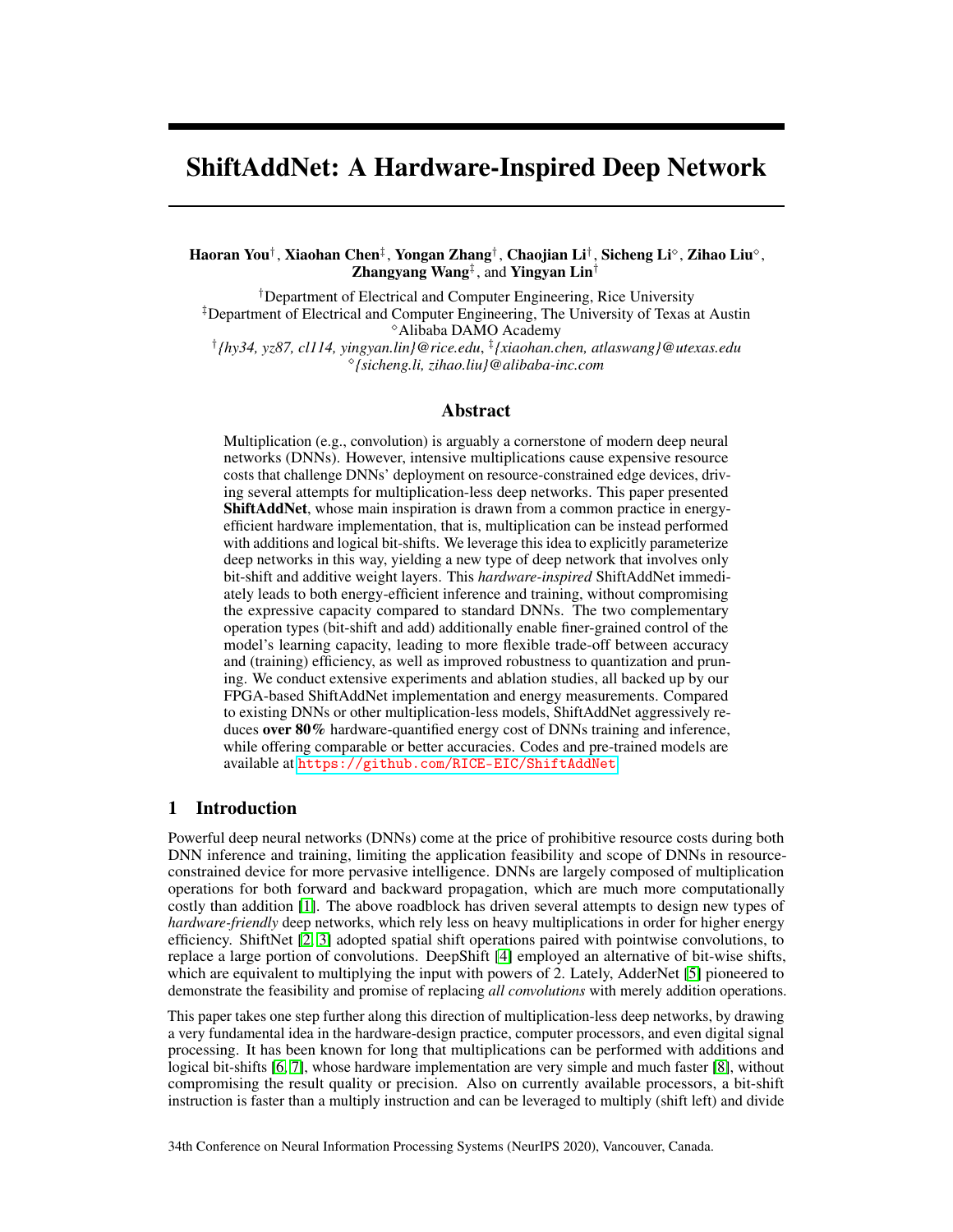Relevant observations in DNN training. It has been shown that DNN training contains redundancy in various aspects [\[18,](#page-10-8) [19,](#page-10-9) [20,](#page-10-10) [21,](#page-10-11) [22,](#page-10-12) [23\]](#page-10-13). For example, [\[24\]](#page-10-14) explores an orthogonal weight training algorithm which over-parameterizes the networks with the multiplication between a learnable orthogonal matrix and fixed randomly initialized weights, and argue that fixing weights during training and only learning a proper coordinate system can yield good generalization for over-parameterized networks; and [\[25\]](#page-10-15) separates the convolution into spatial and pointwise convolutions, while freezing the binary spatial convolution filters (called anchor weights) and only learning the pointwise convolutions. These works inspire the ablation study of fixing shift parameters in our ShiftAddNet.

# 3 The proposed model: ShiftAddNet

In this section, we present our proposed ShiftAddNet. First, we will introduce the motivation and hypothesis beyond ShiftAddNet, and then discuss ShiftAddNet's component layers (i.e., shift and add layers) from both hardware cost and algorithmic perspectives, providing high-level background and justification for ShiftAddNet. Finally, we discuss a more efficient variant of ShiftAddNet.

#### <span id="page-2-1"></span>3.1 Motivation and hypothesis

Driven from the long-standing tradition in the field of energy-efficient hardware implementation to replace expensive multiplication with lower-cost bit-shifts and adds, we re-design DNNs by pipelining the shift and add layers. We hypothesize that (1) while DNNs with merely either shift and add layers in general are less capable compared to their multiplication-based DNN counterparts, integrating these two weak players can lead to networks with much improved expressive capacity, while maintaining their hardware efficient advantages; and (2) thanks to the coarse- and fine-grained input manipulations resulted from the complementary shift and add layers, there is a possibility that such new network pipeline can even lead to new models which are comparable with multiplication-based DNNs in terms of task accuracy, while offering superior hardware efficiency.

#### 3.2 ShiftAddNet: shift Layers

This subsection discusses the shift layers adopted in our proposed ShiftAddNet in terms of hardware efficiency and algorithmic capacity.

Hardware perspective. Shift operation is a well known efficient hardware primitive, motivating recent development of various shiftbased efficient DNNs [\[4,](#page-9-3) [2,](#page-9-1) [3\]](#page-9-2). Specifically, the shift layers in [\[4\]](#page-9-3) reduce DNNs' computation and energy costs by replacing the regular costdominant multiplication-based convolution and linear operations (a.k.a fully-connected layers) with bit-shift-based convolution and linear operations, respectively. Mathematically, such bit-

|  |  | Table 1: Unit energy comparisons using ASIC & FPGA. |  |  |  |
|--|--|-----------------------------------------------------|--|--|--|
|--|--|-----------------------------------------------------|--|--|--|

<span id="page-2-0"></span>

| Format    |              | ASIC(45nm)  |         | <b>FPGA (ZYNO-7 ZC706)</b> |           |
|-----------|--------------|-------------|---------|----------------------------|-----------|
| Operation | Format       | Energy (pJ) | Improv. | Energy (pJ)                | Improv.   |
|           | FP32         | 3.7         |         | 18.8                       |           |
| Mult.     | <b>FIX32</b> | 3.1         |         | 19.6                       | ۰         |
|           | FIX8         | 0.2         |         | 0.2                        |           |
|           | FP32         | 0.9         | 4.1x    | 0.4                        | 47x       |
| Add       | <b>FIX32</b> | 0.1         | 31x     | 0.1                        | 196x      |
|           | FIX8         | 0.03        | 6.7x    | 0.1                        | 2x        |
|           | <b>FIX32</b> | 0.13        | 24x     | 0.1                        | 196x      |
| Shift     | FIX8         | 0.024       | 8.3x    | 0.025                      | <b>8x</b> |

shift operations are equivalent to multiplying by powers of 2. As summarized in Tab. [1,](#page-2-0) such shift operations can be extremely efficient as compared to their corresponding multiplications. In particular, bit-shifts can save as high as 196 and 24 energy costs over their multiplication couterpart, when implemented in a 45nm CMOS technology and SOTA FPGA [\[26\]](#page-11-0), respectively. In addition, for a 16-bit design, it has been estimated that the average power and area of multipliers are at least 9.7 and 1.45 , respectively, of the bit-shifts [\[4\]](#page-9-3).

Algorithmic perspective. Despite its promising hardware efficiency, networks constructed with bit-shifts can compare unfavorably with its multiplication-based counterpart in terms of expressive efficiency. Formally, expressive efficiency of architecture A is higher than architecture B if any functions realized by B could be replicated by A, but there exists functions realized by A, which cannot be replicated by B unless its size grows significantly larger [\[27\]](#page-11-1). For example, it is commonly adopted that DNNs are exponentially efficient as compared to shallow networks because a shallow network must grow exponentially large for approximating the functions represented by a DNN of polynomial sizes. For ease of discussion, we refer to [\[28\]](#page-11-2) and use a loosely defined metric of expressiveness called expressive capacity (accuracy) in this paper without loss of generality. Specifically, expressive capacity refers to the achieved accuracy of networks under the same or similar hardware cost, i.e., network A is deemed to have a better expressive capacity compared to network B if the former achieves a higher accuracy at a cost of the same or even fewer FLOPs (or energy cost). From this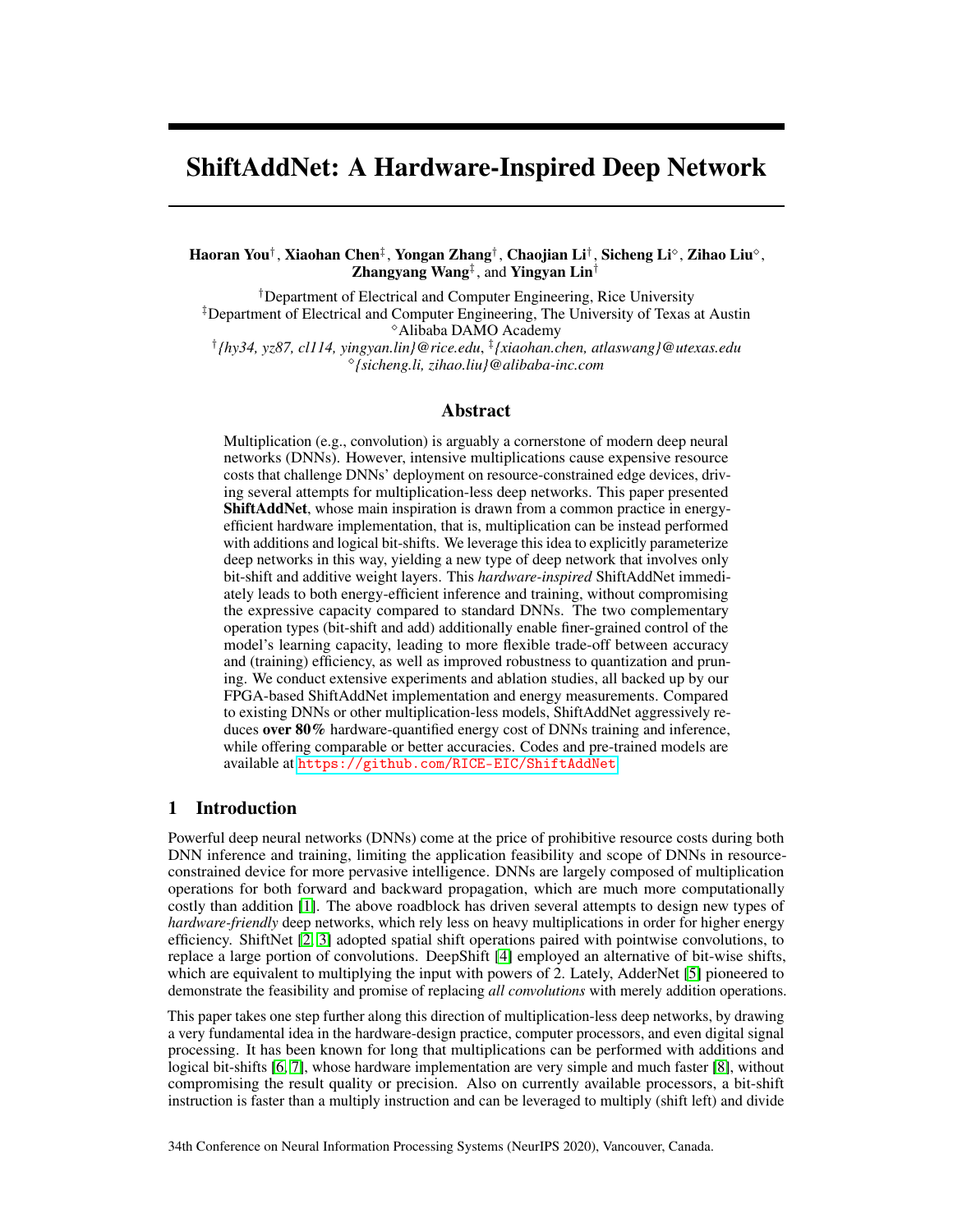<span id="page-3-0"></span>

Figure 1: Illustrating the overview structure of ShiftAddNet.

perspective, networks with bit-shift layers without full-precision latent weights are observed to be inferior to networks with add layers or multiplication-based convolution layers as shown in prior arts [\[5,](#page-9-4) [10\]](#page-10-0) and validated in our experiments (see Sec. [4\)](#page-5-0) under various settings and datasets.

#### 3.3 ShiftAddNet: add Layers

Similar to the aforementioned subsection, here we discuss the add layers adopted in our proposed ShiftAddNet in terms of hardware efficiency and algorithmic capacity.

Hardware perspective. Addition is another well known efficient hardware primitive. This has motivated the design of efficient DNNs mostly using additions [\[5\]](#page-9-4), and there are many works trying to trade multiplications for additions in order to speed up DNNs [\[29,](#page-11-3) [5,](#page-9-4) [30\]](#page-11-4). In particular, [\[5\]](#page-9-4) investigates the feasibility of replacing multiplications with additions in DNNs, and presents AdderNets which trade the massive multiplications in DNNs for much cheaper additions to reduce computational costs. As a concrete example in Tab. [1,](#page-2-0) additions can save up to 196 and 31 energy costs over multiplications in fixed-point formats, and can save 47 and 4.1 energy costs in flaoting-point formats (more expensive), when being implemented in a 45nm CMOS technology and SOTA FPGA [\[26\]](#page-11-0), respectively. Note that the pioneering work [\[5\]](#page-9-4) which investigates addition dominant DNNs presents their networks in flaoting-point formats.

Algorithmic perspective. While there have been no prior works studying add layers in terms of expressive efficiency or capacity. The results in SOTA bit-shift-based networks [\[4\]](#page-9-3) and add-based networks [\[5\]](#page-9-4) as well as our experiments under various settings show that add-based networks in general have better expressive capacity than their bit-shift-based counterparts. In particular, AdderNets [\[5\]](#page-9-4) achieves a 1.37% higher accuracy than that of DeepShift [\[4\]](#page-9-3) at a cost of similar or even lower FLOPs on ResNet-18 with the ImageNet dataset. Furthermore, when it comes to DNNs, the diversity of learned features' granularity is another factor that is important to the achieved accuracy [\[31\]](#page-11-5). In this regard, shift layers are deemed to extract large-grained feature extraction as compared to small-grained features learned by add layers.

#### 3.4 ShiftAddNet implementation

#### 3.4.1 Overview of the structure

To better validate our aforementioned Hypothesis (1), i.e., integrating the two weak players (shift and add) into one can lead to networks with much improved task accuracy and hardware efficiency as compared to networks with merely one of the two weak players, we adopt SOTA bit-shift-based and add-based networks' design to implement the shift and add layers of our ShiftAddNet in this paper. In this way, we can better evaluate that the resulting designs' improved performance comes merely from the integration effect of the two, ruling out potential impact due to a different design. The overall structure of ShiftAddNet is illustrated in Fig. [1,](#page-3-0) which can be formulated as follows:

<span id="page-3-1"></span>
$$
O = \mathbf{k}_{\partial}(\mathbf{k}_{S}(I, \mathbf{s} \quad 2^{\mathbf{p}}), \mathbf{w}_{\partial}), \quad \text{where } \mathbf{k}_{S}(\mathbf{x}, \mathbf{w}) = \sum \mathbf{x}^{\mathbf{T}} \quad \mathbf{w} \text{ and } \mathbf{k}_{\partial}(\mathbf{x}, \mathbf{w}) = \sum k \mathbf{x} \quad \mathbf{w} k_{1} \quad (1)
$$

where **I** and **O** denote the input and output activations, respectively;  $\mathbf{k}_s($ ,  $)$  and  $\mathbf{k}_s($ ,  $)$  are kernel functions to perform the inner products and subtractions of a convolution;  $w_a$  denotes the weights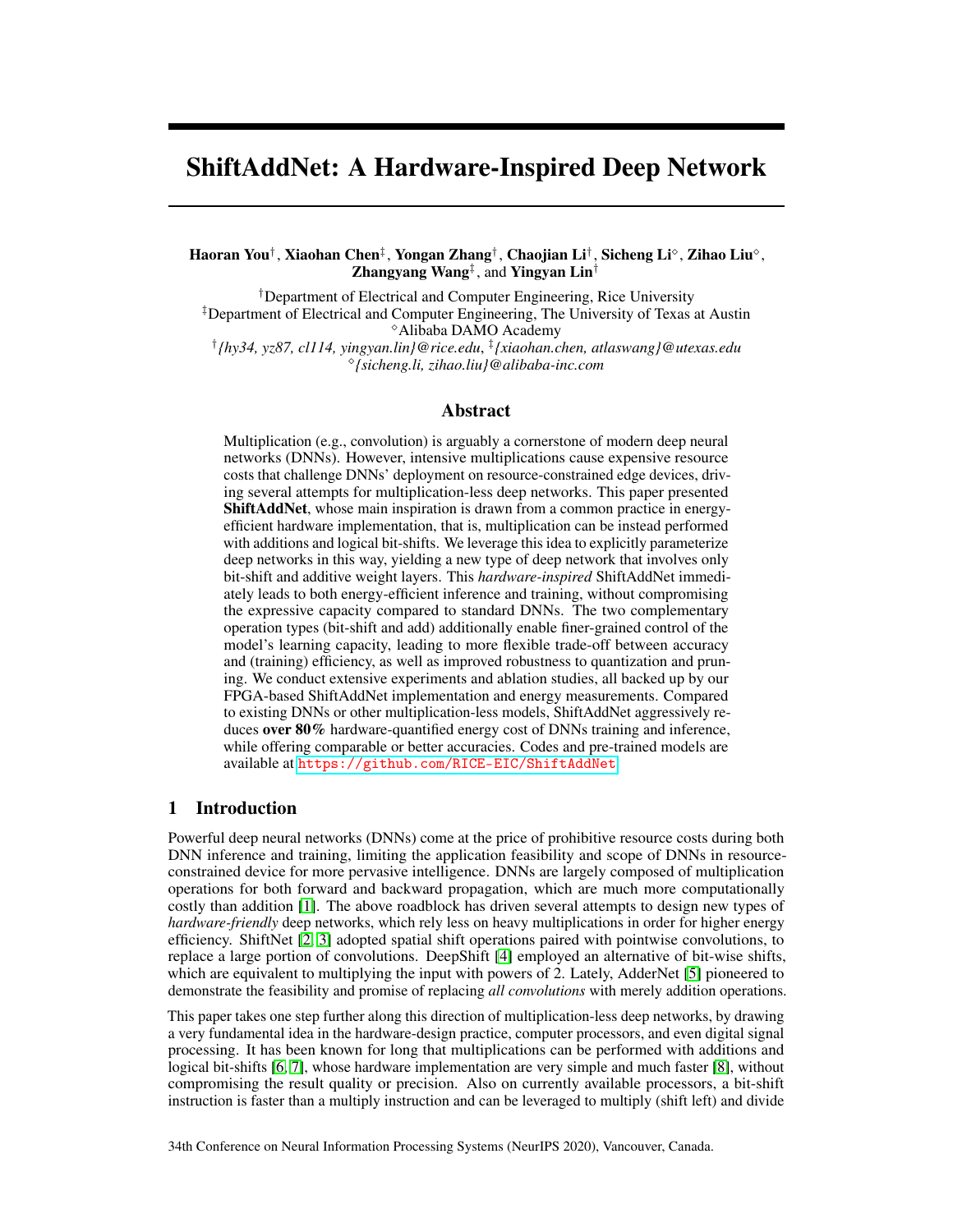in the add layers, and  $w_s = s$  2<sup>p</sup> represents the weights in the shift layers, in which s are sign flip operators  $s \nightharpoonup f1, 0, 1g$  and the powers of 2 parameters **p** can represent the bit-wise shift.

Dimensions of shift and add layers. A shift layer in ShiftAddNet adopts the same strides and weight dimensions as that in the corresponding multification-based DNNs (e.g., ConvNet), followed by an add layer which adapts its kernel sizes and input channels to match the reduced feature maps. Although in this way ShiftAddNet contains slightly more weights than that of ConvNet/AdderNet (e.g.,

1.3MB vs. 1.03 MB in ConvNet/AdderNet (FP32) on ResNet20), it consumes less energy costs to achieve similar accuracies because data movement is the cost bottleneck in hardware acceleration [\[32,](#page-11-6) [33,](#page-11-7) [34\]](#page-11-8). ShiftAddNet can be further quantized to 0.4 MB (FIX8) without hurting the accuracy, which will be demonstrated using experiments in Sec. 4.2.

#### 3.4.2 Backpropagation in ShiftAddNet

ShiftAddNet adopts SOTA bit-shift-based and add-based networks' design during backpropagation. Here we explicitly formulate both the inference and backpropagation of the shift and add layers. The add layers during inference can be expressed as:

$$
O_{a}[c_{o}][e][f] = \sum_{C_{I}-1} kx_{a} \mathbf{w}_{a}k_{1}
$$
  
= 
$$
\sum_{C_{i}=0}^{C_{I}-1} \sum_{r=0}^{R-1} \sum_{s=0}^{S-1} kx_{a}[c_{i}][e+r][f+s] \mathbf{w}_{a}[c_{o}][c_{i}][r][s]k_{1},
$$
 (2)

where  $0 \quad c_0 < C_O$ ,  $0 \quad e < E$ ,  $0 \quad f < F$ , and specifically,  $C_I$  and  $C_O$ , E and F, R and  $S$  stand for the number of the input and output channels, the size of the input and output feature maps, and the size of the weight filters, respectively; and  $O_a$ ,  $\mathbf{x}_a$ , and  $\mathbf{w}_a$  denote the output and input activations, and the weights, respectively. Based on the above notation, we formulate the add layers' backpropagation in the following equations:

$$
\frac{\partial \mathbf{O}_a[c_0][c][f]}{\partial \mathbf{w}_a[c_0][c_1][r][s]} = \mathbf{x}_a[c_i][e+r][f+s] \quad \mathbf{w}_a[c_0][c_i][r][s],\tag{3}
$$

$$
\frac{\partial \mathbf{O}_a[c_0][e][f]}{\partial \mathbf{x}_a[c_i][e+r][f+s]} = \mathsf{HT}(\mathbf{x}_a[c_i][e+r][f+s] \quad \mathbf{w}_a[c_0][c_i][r][s]),\tag{4}
$$

<span id="page-4-0"></span>where HT denotes the HardTanh function following AdderNet [\[5\]](#page-9-4) to prevent gradients from exploding. Note that the difference over AdderNet is that the strides of ShiftAddNet's add layers are always equal to one, while its shift layers share the same strides with its corresponding ConvNet.

Next, we use the above notation to introduce both the inference and backpropagation design of ShiftAddNet's shift layers, with one additional symbol  $U$  denoting the stride:

$$
O_{S}[c_{o}][e][f] = \sum_{i} \mathbf{x}_{S}^{T} \quad \mathbf{w}_{S} = \sum_{c_{i}=0}^{C_{I}-1} \sum_{r=0}^{R-1} \sum_{s=0}^{S-1} \mathbf{x}_{S}[c_{i}][eU+r][fU+s] \quad \mathbf{s}[c_{o}][c_{i}][r][s] \quad 2^{\mathbf{p}[c_{o}][c_{i}][r][s]},
$$
\n(5)

$$
\frac{\partial \mathbf{O}_a}{\partial \mathbf{p}} = \frac{\partial \mathbf{O}_a}{\partial \mathbf{O}_s} \frac{\partial \mathbf{O}_s}{\partial \mathbf{w}_s} \quad \mathbf{w}_s \quad \ln 2, \quad \frac{\partial \mathbf{O}_a}{\partial \mathbf{s}} = \frac{\partial \mathbf{O}_a}{\partial \mathbf{O}_s} \frac{\partial \mathbf{O}_s}{\partial \mathbf{w}_s}, \quad \frac{\partial \mathbf{O}_a}{\partial \mathbf{x}_s} = \frac{\partial \mathbf{O}_a}{\partial \mathbf{O}_s} \quad \mathbf{w}_s^{\mathrm{T}}, \tag{6}
$$

<span id="page-4-1"></span>where  $O_s$ ,  $\mathbf{x}_s$ , and  $\mathbf{w}_s$  denote the output and input activations, and the weights of shift layers, respectively;  $\mathcal{O}_a/\mathcal{O}_s$  follows Equ. [\(4\)](#page-4-0) to perform backpropagation since a shift layer is followed by an add layer in ShiftAddNet.

#### 3.4.3 ShiftAddNet variant: fixing the shift layers

Inspired by the recent success of freezing anchor weights [\[25,](#page-10-15) [24\]](#page-10-14) for over-parameterized networks, we hypothesize that freezing the "over-parameterized" shift layers (large-grained anchor weights) in ShiftAddNet can potentially lead to a good generalization ability, motivating us to develop a variant of ShiftAddNet with fixed shift layers. In particular, ShiftAddNet with fixed shift layers simply means the shift weight filters s and p in Equ. [\(1\)](#page-3-1) remain the same after initialization. Training ShiftAddNet with fixed shift layers is straightforward because the shift weight filters (i.e., s and  $p$  in Equ.[\(1\)](#page-3-1)) do not need to be updated (i.e., skipping the corresponding gradient calculations) while the error can be backpropagated through the fixed shift layers in the same way as they are backpropagated through the learnable shift layers (see Equ. [\(6\)](#page-4-1)). Moreover, we further prune the fixed shift layers to only reserve the necessary large-grained anchor weights to design a more energy-efficient ShiftAddNet.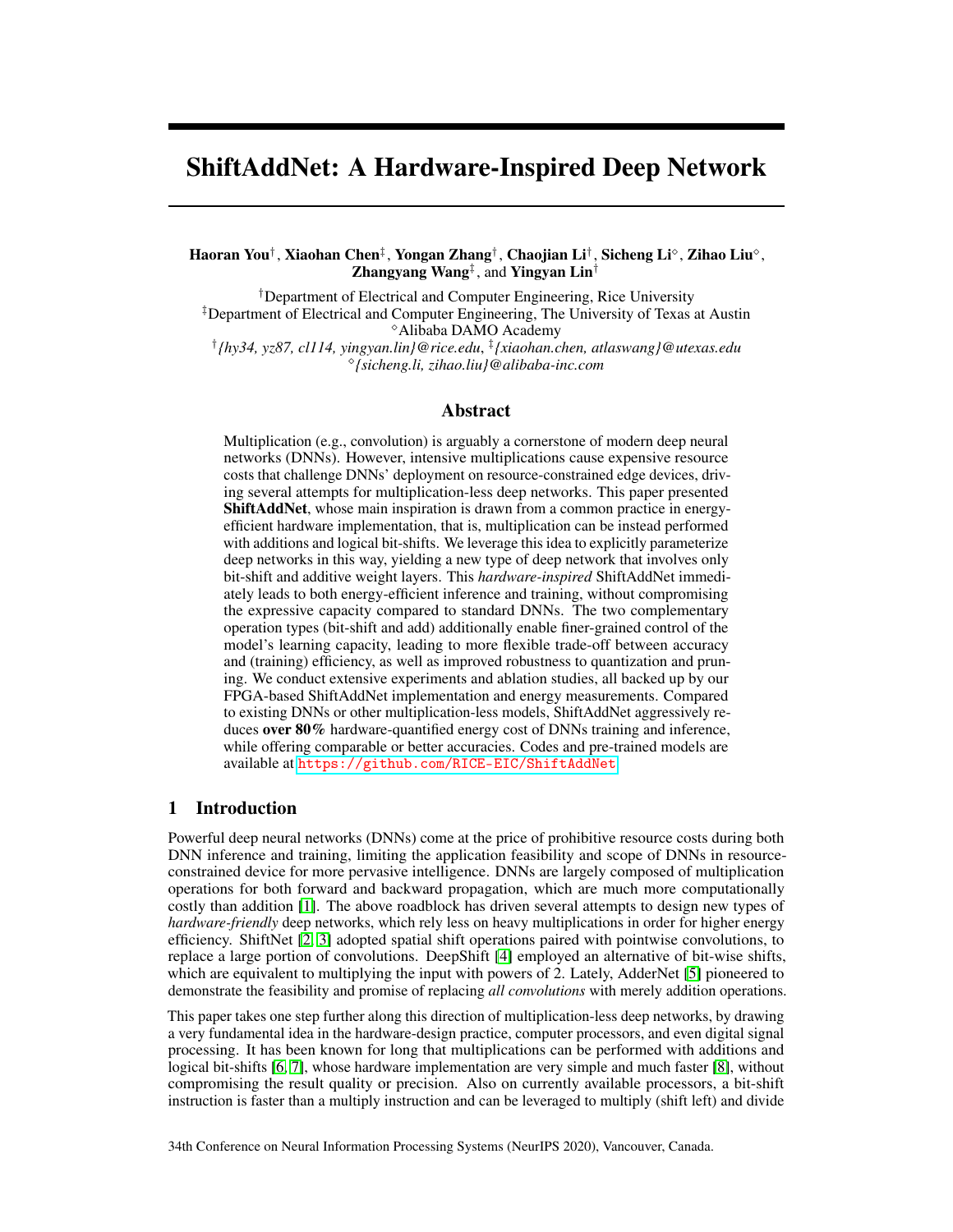# <span id="page-5-0"></span>4 Experiment results

In this section, we first describe our experiment setup, and then benchmark ShiftAddNet over SOTA DNNs. After that, we evaluate ShiftAddNet in the context of domain adaptation. Finally, we present ablation studies of ShiftAddNet's shift and add layers.

## 4.1 Experiment setup

Models and datasets. We consider two DNN models (i.e., ResNet-20 [\[35\]](#page-11-9) and VGG19-small models [\[36\]](#page-11-10)) on six datasets: two classification datasets (i.e., CIFAR-10/100) and four IoT datasets (including MHEALTH [\[37\]](#page-11-11), FlatCam Face [\[38\]](#page-11-12), USCHAD [\[39\]](#page-11-13), and Head-pose detection [\[40\]](#page-11-14)). Specifically, the Head-pose dataset contains 2,760 images, and we adopt randomly sampled 80% for training and the remaining 20% for testing the correctness of three outputs: front, left, and right [\[41\]](#page-11-15); the FlatCam Face dataset contains 23,838 face images captured using a FlatCam lensless imaging system [\[38\]](#page-11-12), which are resized to 76 76 before being used.

Training settings. For the CIFAR-10/100 and Head-pose datasets, the training takes a total of 160 epochs with a batch size of 256, where the initial learning rate is set to 0.1 and then divided by 10 at the 80-th and 120-th epochs, respectively, and a SGD solver is adopted with a momentum of 0.9 and a weight decay of 10<sup>-4</sup> following [\[42\]](#page-11-16). For the FlatCam Face dataset, we follow [\[43\]](#page-11-17) to pre-train the network on the VGGFace 2 dataset for 20 epochs before adapting to the FlatCam Face images. For the trainable shift layers, we follow [\[4\]](#page-9-3) to adopt 50% sparsity by default; and for the MHEALTH and USCHAD datasets, we follow [\[44\]](#page-12-0) to use a DCNN model and train it for 40 epochs.

Baselines and evaluation metrics. Baselines: We evaluate the proposed ShiftAddNet over two SOTA multiplication-less networks, including AdderNet [\[5\]](#page-9-4) and DeepShift (use DeepShift (PS) by default) [\[4\]](#page-9-3), and also compare it to the multiplication-based ConvNet [\[45\]](#page-12-1) under a comparable energy cost ( 30% more than AdderNet (FP32)). Evaluation metrics: For evaluating real hardware efficiency, we measure the energy cost of all DNNs on a SOTA FPGA platform, ZYNQ-7 ZC706 [\[9\]](#page-9-8). Note that our energy measurements in all experiments include the DRAM access costs.

## 4.2 ShiftAddNet over SOTA DNNs on standard training

Experiment settings. For this set of experiments, we consider the general ShiftAddNet with learnable shift layers. For the two SOTA multiplication-less baselines: AdderNet [\[5\]](#page-9-4) and DeepShift [\[4\]](#page-9-3), the latter of which quantizes its activations to 16-bit fixed-point for shifting purposes while its backpropagation uses a floating-point precision. As floating-point additions are more expensive than multiplications [\[46\]](#page-12-2), we refer to SOTA quantization techniques [\[47,](#page-12-3) [48\]](#page-12-4) for quantizing both the forward (weights and activations) and backward (errors and gradients) parameters to 32/8-bit fixedpoint (FIX32/8), for evaluating the potential energy savings of both the ShiftAddNet and AdderNet.

ShiftAddNet over SOTA on classification. The results on four datasets and two DNNs in Fig. [2](#page-6-0) (a), (b), (e), and (d) show that ShiftAddNet can consistently outperform all competitors in terms of the measured energy cost, while improving the task accuracies. Specifically, with full-precision floating-point (FP32) ShiftAddNet even surpasses both the multiplication-based ConvNet and the AdderNet: when training ResNet-20 on CIFAR-10, ShiftAddNet reduces 33.7% and 44.6% of the training energy costs as compared to AdderNet and ConvNet [\[45\]](#page-12-1), respectively, outperforming SOTA multiplication-based ConvNet and thus validating our Hypothesis (2) in Section [3.1;](#page-2-1) and ShiftAddNet demonstrates notably improved robustness to quantization as compared to AdderNet: a quantized ShiftAddNet with 8-bit fixd-point presentation reduces 65.1% 75.0% of the energy costs over the reported one of AdderNet (with a floating-point precision, as denoted as FP32) while offering comparable accuracies (-1.79% +0.18%), and achieves a greatly higher accuracy  $(7.2\%$  37.1%) over the quantized AdderNet (FIX32/8) while consuming comparable or even less energy costs  $(-25.2\%$  25.2%). Meanwhile, ShiftAddNet achieves 2.41% 16.1% higher accuracies while requiring 34.1% 70.9% less energy costs, as compared to DeepShift [4]. This set of results also 70.9% less energy costs, as compared to DeepShift [\[4\]](#page-9-3). This set of results also verify our Hypothesis (1) in Section [3.1](#page-2-1) that integrating the weak shift and add players can lead to improved network expressive capacity with negligible or even lower hardware costs.

We also compare ShiftAddNet with the baselines in an apple-to-apple manner based on the same quantization format (e.g., FIX32). For example, when evaluated on VGG-19 with CIFAR-10 (see Fig. [2](#page-6-0) (c)), ShiftAddNet consistently (1) improves the accuracuies by  $11.6\%$ ,  $10.6\%$ , and 37.1% as compared to AdderNet in FIX32/16/8 formats, at comparable energy costs (-25.2%

15.7%); and (2) improves the accuracies by 26.8%, 26.2%, and 24.2% as compared to DeepShift (PS) using FIX32/16/8 formats, with comparable or slighly higher energy overheads. To further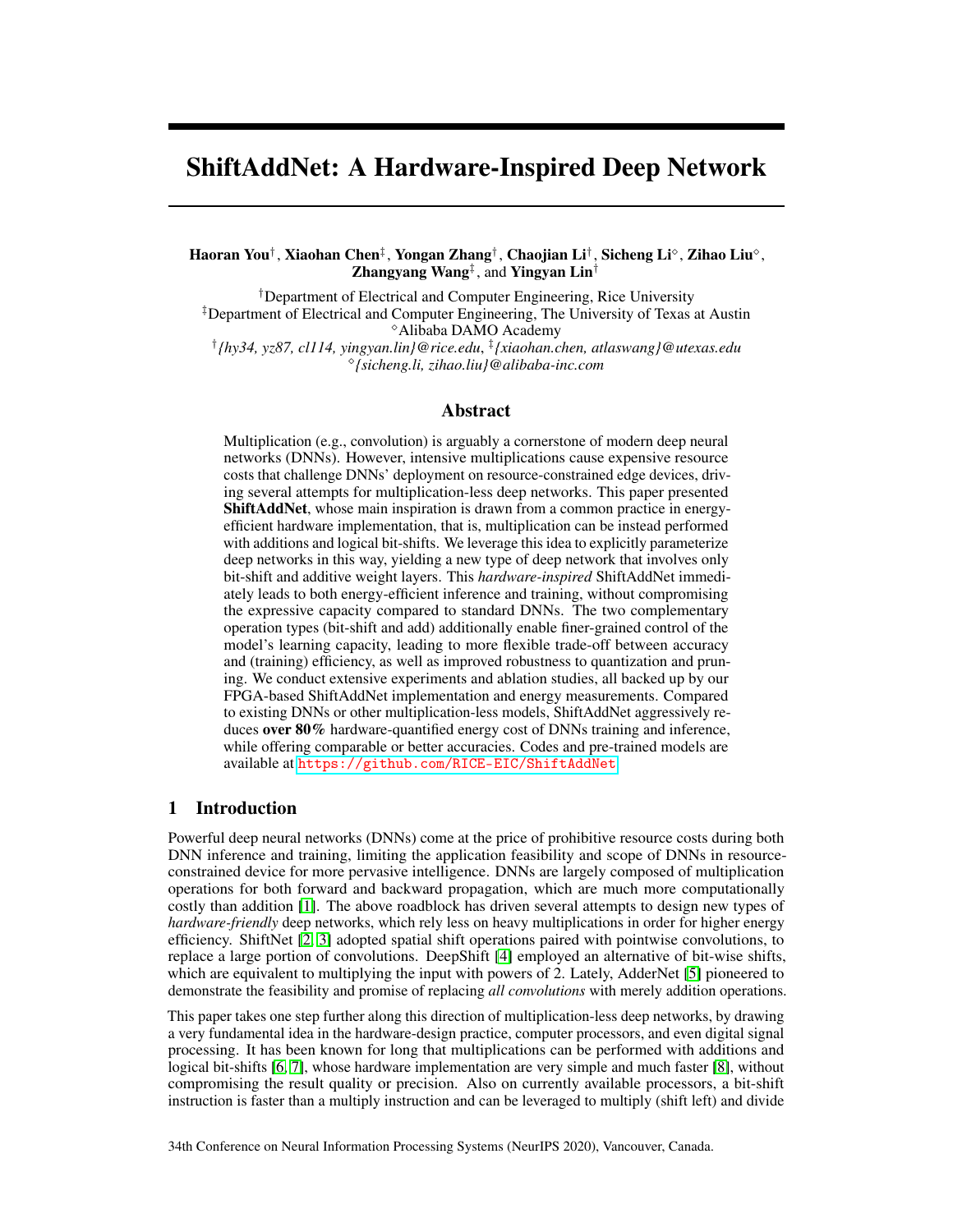<span id="page-6-0"></span>

<span id="page-6-1"></span>Figure 2: Tesing accuracy vs. energy cost of ShiftAddNet over AdderNet [\[5\]](#page-9-4) (add only), DeepShift [\[4\]](#page-9-3) (shift only), and multiplication-based ConvNet [\[45\]](#page-12-1), using ResNet-20 and VGG19-small models on CIFAR-10/100 and two IoT datasets.



Figure 3: Testing accuracy's trajectories visualization for ShiftAddNet, AdderNet [\[5\]](#page-9-4), and DeepShift [\[4\]](#page-9-3) versus both training epochs and energy costs when evaluated on ResNet-20 with CIFAR-10.

analyze ShiftAddNet's improved robustness to quantization, we compare the discriminative power of AdderNet and ShiftAddNet by visualizing the class divergences using the t-SNE algorithm [\[49\]](#page-12-5), as shown in the supplement.

ShiftAddNet over SOTA on IoT applications. We further evaluate ShiftAddNet over the SOTA baselines on the two IoT datasets to evaluate its effectiveness on real-world IoT tasks. As shown in Fig. [2](#page-6-0) (c) and (f), ShiftAddNet again consistently outperforms the baselines under all settings in terms of efficiency-accuracy trade-offs. Specifically, compared with AdderNet, ShiftAddNet achieves 34.1%

80.9% energy cost reductions while offering 1.08% 3.18% higher accuracies; and compared with DeepShift (PS), ShiftAddNet achieves 34.1% 50.9% energy savings while improving accuracies by 5.5% 6.9%. This set of experiments show that ShiftAddNet's effectiveness and superiority extends to read-world IoT applications. We also observe similar improved efficiency-accuracy trade-offs on the MHEALTH [\[37\]](#page-11-11) and USCHAD [\[39\]](#page-11-13) datasets and report the performance in the supplement.

ShiftAddNet over SOTA on training trajectories. Fig. [3](#page-6-1) (a) and (b) visualize the testing accuracy's trajectories of ShiftAddNet and the two baselines versus both the training epoch and energy cost, respectively, on ResNet-20 with CIFAR-10. We can see that ShiftAddNet achieves a comparable or higher accuracy with fewer epochs and energy costs, indicating its better generalization capability.

### 4.3 ShiftAddNet over SOTA on domain adaption and fine-tuning

To further evaluate the potential capability of ShiftAddNet for on-device learning [\[50\]](#page-12-6), we consider the training settings of adaptation and fine-tuning: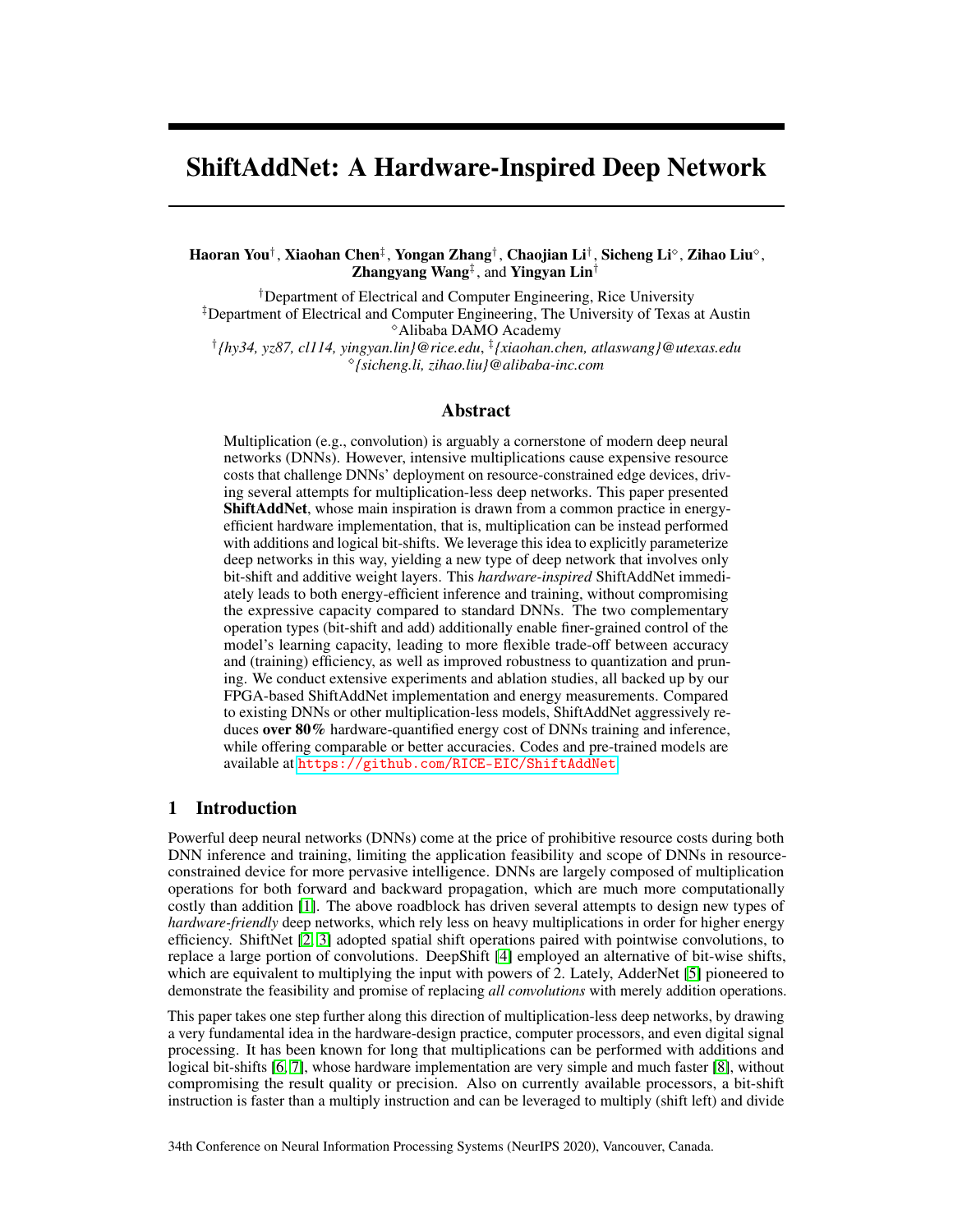<span id="page-7-1"></span>

Figure 4: Testing accuracy vs. energy cost of ShiftAddNet with fixed shift layers over AdderNet [\[5\]](#page-9-4) (add only), DeepShift [\[4\]](#page-9-3) (shift only), and multiplication-based ConvNet [\[45\]](#page-12-1), using the ResNet-20 and VGG19-small models on the CIFAR-10/100 and two IoT datasets.

<span id="page-7-0"></span>Table 2: Adaptation and fine-tuning results comparisons using ResNet-20 trained on CIFAR-10.

|                     |                     | Accuracy $(\% )$ |            |                   |
|---------------------|---------------------|------------------|------------|-------------------|
| Setting             | <b>Methods</b>      | Adaptation       | Finetuning | Energy Costs (MJ) |
|                     | DeepShift           | 58.41            | 51.31      | 9.88              |
|                     | <b>AdderNet</b>     | 79.79            | 84.23      | 25.41             |
| ResNet20 on CIFAR10 | ShiftAddNet         | 81.50            | 84.61      | 16.82             |
|                     | ShiftAddNet (Fixed) | 85.10            | 84.88      | 11.04             |

- Adaptation. We split CIFAR-10 into two non-overlapping subsets. We first pre-train the model on one subset and then retrain it on the other set to see how accurately and efficiently they can adapt to the new task. The same splitting is applied to the test set.
- Fine-tuning. Similarly, we randomly split CIFAR-10 into two non-overlapping subsets, the difference is that each subset contains all classes. After pre-training on the first subset, we fine-tune the model on the other, expecting to see a continuous growth in performance.

Tab. [2](#page-7-0) compares the testing accuracies and training energy costs of ShiftAddNet and the baselines. We can see that ShiftAddNet always achieves a better accuracy over the two SOTA multiplication-less networks. First, compared to AdderNet, ShiftAddNet boosts the accuracy by 5.31% and 0.65%, while reducing the energy cost by 56.6% on the adaptation and fine-tuning scenarios, respectively; Second, compared to DeepShift, ShiftAddNet notably improves the accuracy by 26.69% and 33.57% on the adaptation and fine-tuning scenarios, respectively, with a marginally increased energy (10.5%).

#### 4.4 Ablation studies of ShiftAddNet

We next study ShiftAddNet's shift and add layers for better understanding this new network.

#### 4.4.1 ShiftAddNet: fixing the shift layers or not

ShiftAddNet with fixed shift layers. In this set of experiments, we study ShiftAddNet with the shift layers fixed or learnable. As shown in Fig. [4,](#page-7-1) we can see that (1) Overall, ShiftAddNet with fixed shift layers can achieve up to 90.0% and 82.8% energy savings than AdderNet (with floating-point or fixed-point precisions) and DeepShift, while leading to comparable or better accuracies (-3.74% +31.2% and 3.5% 23.6%), respectively; and (2) interestingly, ShiftAddNet with fixed shift layers also surpasses the generic ShiftAddNet from two aspects: First, it always demands less energy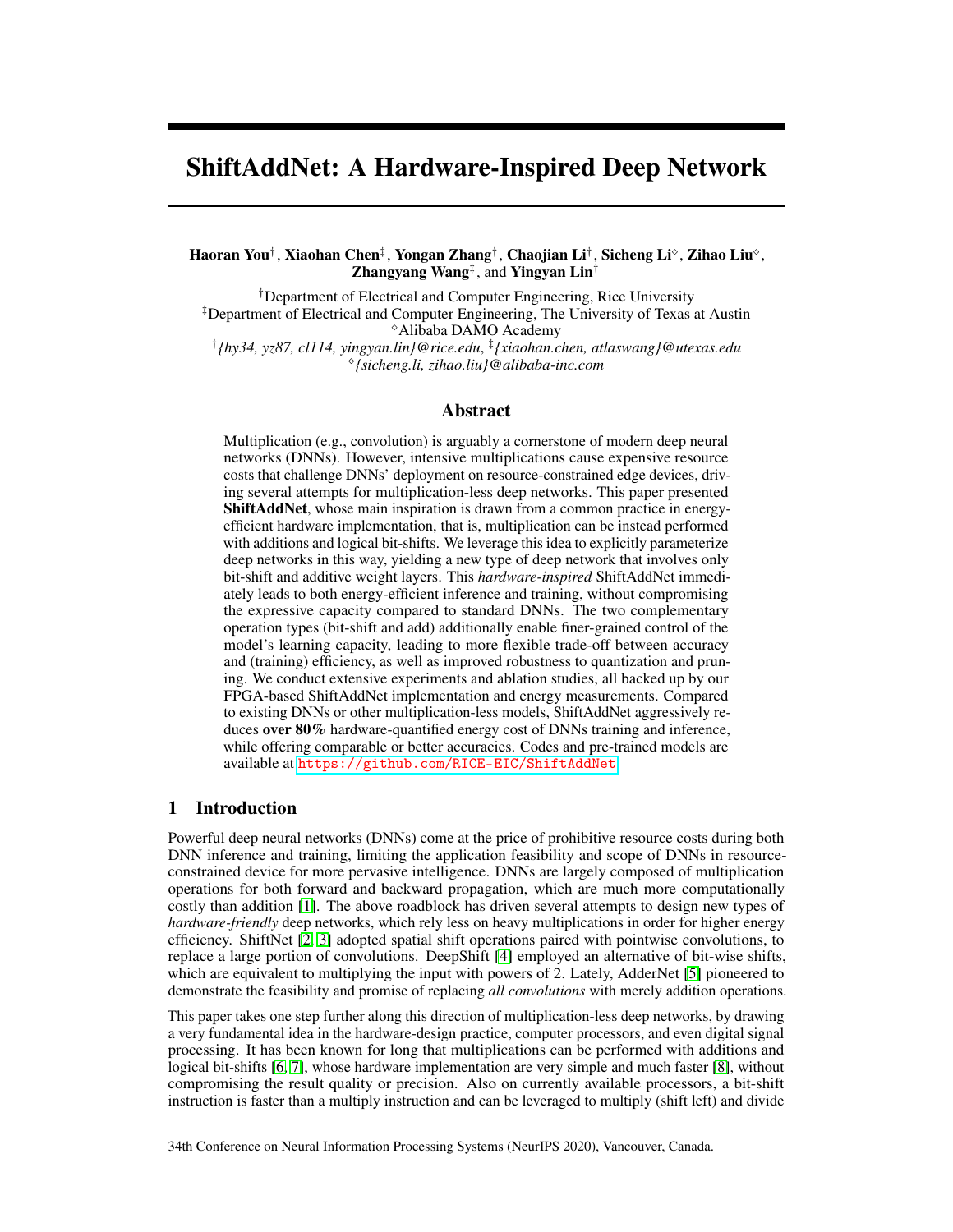<span id="page-8-1"></span>

Figure 6: *Left:* Histograms of the weights in the 11-th add layer of ResNet20 trained on CIFAR-10. *Right:* Comparing accuracies of ShiftAddNet with AdderNet under different pruning ratios.

costs (25.2% 40.9%) to achieve a comparable or even better accuracy; and second, it can even achieve a better accuracy and better robustness to quantizaiton (up to 10.8% improvement for 8-bit fixed-point training) than the generic ShiftAddNet with learnable shift layers, when evaluated with VGG19-small on CIFAR-100.

ShiftAddNet with its fixed shift layers pruned. As it has become a common practice to prune multiplication-based DNNs before deploying into resource-constrained devices, we are thus curious whether this can be extended to our ShiftAddNet. To do so, we randomly prune the shift layers by 30%, 50%, 70% and 90%, and compare the testing accuracy versus the training epochs for both the pruned ShiftAddNets and its corresponding Adder-Net. Fig. [5](#page-8-0) shows that ShiftAddNet maintains its fast convergence benefit even when the shift layers are largely pruned (e.g., up to 70%).

<span id="page-8-0"></span>

for the AdderNet [\[5\]](#page-9-4) and pruned ShiftAddNets

on ResNet-20 with CIFAR-10.

## 4.4.2 ShiftAddNet: sparsify the add layers or not

Sparsifying the add layers allows us to further reduce

the used parameters and save training costs. Similar to quantization, we observe that even slightly pruning AdderNet incurs an accuracy drop. As shown in Fig. [6,](#page-8-1) we visualize the distribution of weights in the 11-th add layer when using a ResNet-20 as backbone under different pruning ratios. Note that only non-zero weights are shown in the histogram for better visualization. We can see that networks with only adder layers, i.e., AdderNet, fail to provide a wide dynamic range for the weights (collapse to narrow distribution ranges) at high pruning ratios, while ShiftAddNet can preserve a consistently wide dynamic ranges of weights. That explains the improved robustness of ShiftAddNet to sparsification. The test accuracy comparisons in Fig.  $6$  (c) demonstrate that when pruning  $50\%$ of the parameters in the add layers, ShiftAddNet can still achieve 80.42% test accuracy while the accuracy of AdderNets collapses to 51.47%.

# 5 Conclusion

We propose a multiplication-free ShiftAddNet for efficient DNN training and inference inspired by the well-known shift and add hardware expertise, and show that ShiftAddNet achieves improved expressiveness and parameter efficiency, solving the drawbacks of networks with merely shift and add operations. Moreover, ShiftAddNet enables more flexible control of different levels of granularity in the network training than ConvNet. Interestingly, we find that fixing ShiftAddNet's shift layers even leads to a comparable or even better accuracy for over-parameterized networks on our considered IoT applications. Extensive experiments and ablation studies demonstrate the superior energy efficiency, convergence, and robustness of ShiftAddNet over its add or shift only counterparts. We believe many promising problems are still open to be discussed for our proposed new network, an immediate future work is to explore the theoretical ground of such a fixed regularization.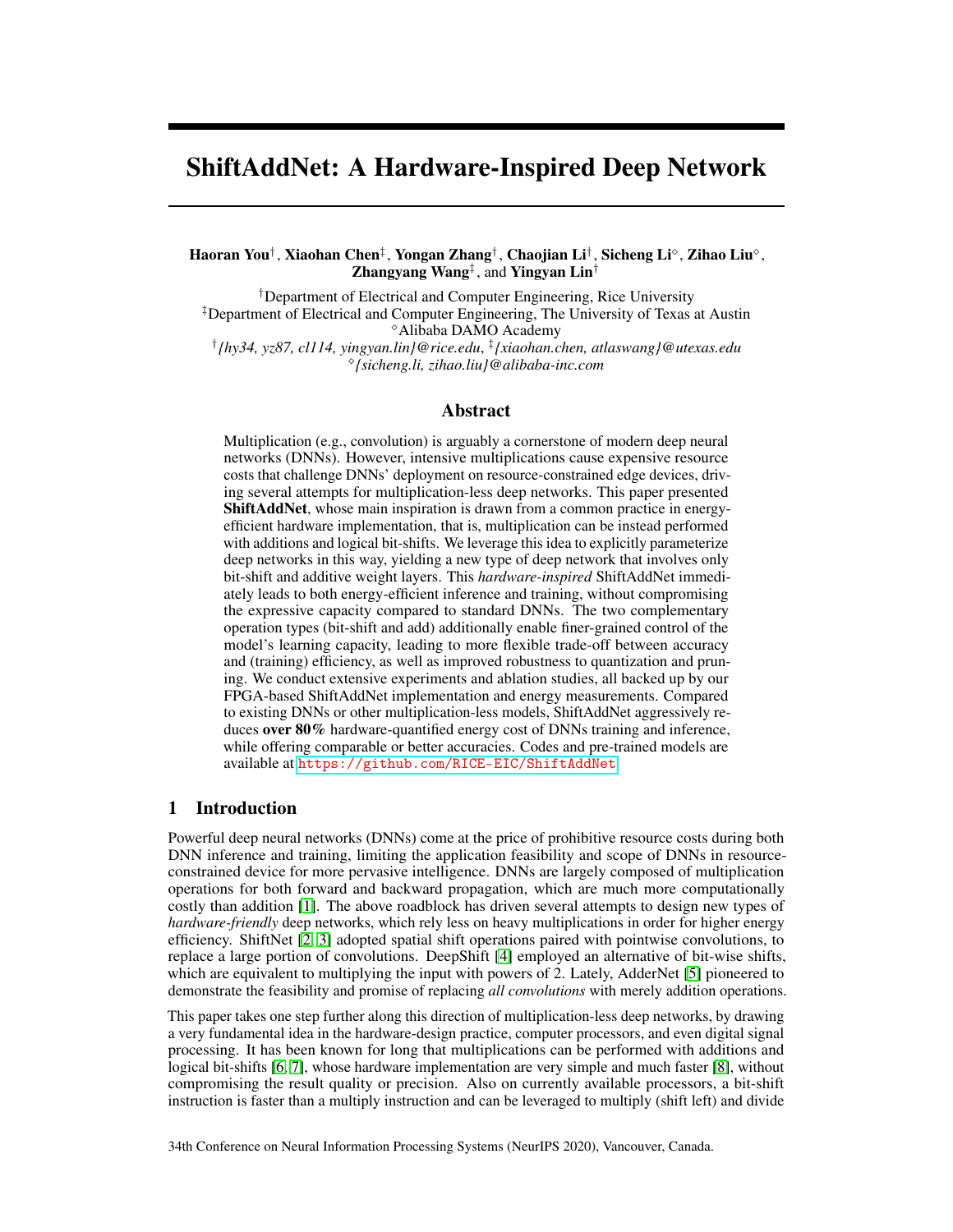## Broader impact

**Efficient DNN training goal.** Recent DNN breakthroughs rely on massive data and computational power. Also, the modern DNN training requires massive yet inefficient multiplications in the convolution, making DNN training very challenging and limiting the practical applications on resource-constrained mobile devices. First, training DNNs causes prohibitive computational costs. For example, training a medium scale DNN, ResNet-50, requires ten to the power of eighteen floatingpoint operations or FLOPs [\[51\]](#page-12-7). Second, DNN training has raised pressing environmental concerns. For instance, the carbon emission of training one DNN can be as high as one American cars' life-long emission [\[52,](#page-12-8) [50\]](#page-12-6). Therefore, efficient DNN training has become a very important research problem.

Generic hardware-inspired algorithm. To achieve the efficient training goal, this paper takes one further step along the direction of multiplication-less deep networks. by drawing a very fundamental idea in the hardware-design practice, computer processors, and even digital signal processing. It has been known for long that multiplications can be performed with additions and logical bit-shifts [\[6\]](#page-9-5), whose hardware implementation is very simple and much faster [\[8\]](#page-9-7), without compromising the result quality or precision. The above clever "shortcut" saves arithmetic operations, and can readily be applied to accelerating the hardware implementation of any machine learning algorithm involving multiplication (either scalar, vector or matrix). But our curiosity is well beyond this: *we are supposed to learn from this hardware-level "shortcut", for designing efficient learning algorithms.*

Societal consequences. Success of this project enables both efficient online training and inference of state-of-the-art DNNs in pervasive resource-constrained platforms and applications. As machine learning powered edge devices have penetrated all walks of life, the project is expected to generate tremendous impacts on societies and economies. Progress on this paper will enable ubiquitous DNNpowered intelligent functions in edge devices, across numerous camera-based Internet-of-Things (IoT) applications such as traffic monitoring, self-driving and smart cars, personal digital assistants, surveillance and security, and augmented reality. We believe the hardware-inspired ShiftAddNet is a significant efficient network training methods, which would make an impact to the society.

#### References

- <span id="page-9-0"></span>[1] Mark Horowitz. Energy table for 45nm process. In *Stanford VLSI wiki*. 2014.
- <span id="page-9-1"></span>[2] Bichen Wu, Alvin Wan, Xiangyu Yue, Peter Jin, Sicheng Zhao, Noah Golmant, Amir Gholaminejad, Joseph Gonzalez, and Kurt Keutzer. Shift: A zero flop, zero parameter alternative to spatial convolutions. In *Proceedings of the IEEE Conference on Computer Vision and Pattern Recognition*, pages 9127–9135, 2018.
- <span id="page-9-2"></span>[3] Weijie Chen, Di Xie, Yuan Zhang, and Shiliang Pu. All you need is a few shifts: Designing efficient convolutional neural networks for image classification. In *Proceedings of the IEEE Conference on Computer Vision and Pattern Recognition*, pages 7241–7250, 2019.
- <span id="page-9-3"></span>[4] Mostafa Elhoushi, Farhan Shafiq, Ye Tian, Joey Yiwei Li, and Zihao Chen. Deepshift: Towards multiplication-less neural networks. *arXiv preprint arXiv:1905.13298*, 2019.
- <span id="page-9-4"></span>[5] Hanting Chen, Yunhe Wang, Chunjing Xu, Boxin Shi, Chao Xu, Qi Tian, and Chang Xu. Addernet: Do we really need multiplications in deep learning? *The IEEE Conference on Computer Vision and Pattern Recognition*, 2020.
- <span id="page-9-5"></span>[6] Ping Xue and Bede Liu. Adaptive equalizer using finite-bit power-of-two quantizer. *IEEE transactions on acoustics, speech, and signal processing*, 34(6):1603–1611, 1986.
- <span id="page-9-6"></span>[7] Y. Lin, S. Zhang, and N. R. Shanbhag. Variation-tolerant architectures for convolutional neural networks in the near threshold voltage regime. In *2016 IEEE International Workshop on Signal Processing Systems (SiPS)*, pages 17–22, 2016.
- <span id="page-9-7"></span>[8] Michele Marchesi, Gianni Orlandi, Francesco Piazza, and Aurelio Uncini. Fast neural networks without multipliers. *IEEE transactions on Neural Networks*, 4(1):53–62, 1993.
- <span id="page-9-8"></span>[9] Getting Started Guide. Zynq-7000 all programmable soc zc706 evaluation kit (ise design suite 14.7). 2012.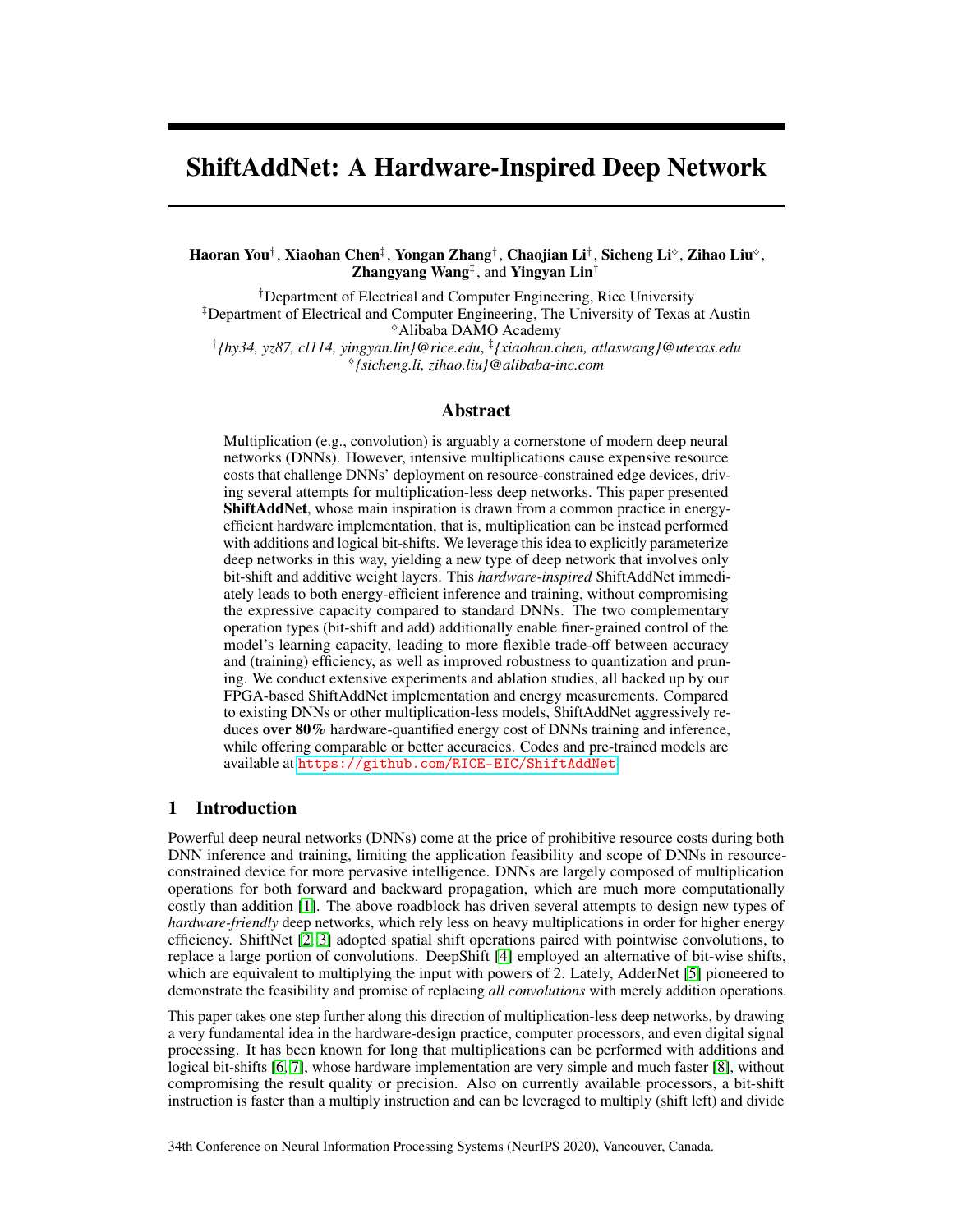- <span id="page-10-0"></span>[10] Andrew G Howard, Menglong Zhu, Bo Chen, Dmitry Kalenichenko, Weijun Wang, Tobias Weyand, Marco Andreetto, and Hartwig Adam. Mobilenets: Efficient convolutional neural networks for mobile vision applications. *arXiv preprint arXiv:1704.04861*, 2017.
- <span id="page-10-1"></span>[11] Y. Lin, C. Sakr, Y. Kim, and N. Shanbhag. PredictiveNet: An energy-efficient convolutional neural network via zero prediction. In *2017 IEEE International Symposium on Circuits and Systems (ISCAS)*, pages 1–4, 2017.
- <span id="page-10-2"></span>[12] Zhouhan Lin, Matthieu Courbariaux, Roland Memisevic, and Yoshua Bengio. Neural networks with few multiplications. *arXiv preprint arXiv:1510.03009*, 2015.
- <span id="page-10-3"></span>[13] Matthieu Courbariaux, Itay Hubara, Daniel Soudry, Ran El-Yaniv, and Yoshua Bengio. Binarized neural networks: Training deep neural networks with weights and activations constrained to+ 1 or-1. *arXiv preprint arXiv:1602.02830*, 2016.
- <span id="page-10-4"></span>[14] Koen Helwegen, James Widdicombe, Lukas Geiger, Zechun Liu, Kwang-Ting Cheng, and Roeland Nusselder. Latent weights do not exist: Rethinking binarized neural network optimization. In *Advances in Neural Information Processing Systems 32*, pages 7533–7544. 2019.
- <span id="page-10-5"></span>[15] Dehua Song, Yunhe Wang, Hanting Chen, Chang Xu, Chunjing Xu, and DaCheng Tao. Addersr: Towards energy efficient image super-resolution. *arXiv preprint arXiv:2009.08891*, 2020.
- <span id="page-10-6"></span>[16] Yixing Xu, Chang Xu, Xinghao Chen, Wei Zhang, Chunjing Xu, and Yunhe Wang. Kernel based progressive distillation for adder neural networks. *arXiv preprint arXiv:2009.13044*, 2020.
- <span id="page-10-7"></span>[17] Jose-Luis Sanchez-Romero, Antonio Jimeno-Morenilla, Rafael Molina-Carmona, and Jose Perez-Martinez. An approach to the application of shift-and-add algorithms on engineering and industrial processes. *Mathematical and Computer Modelling*, 57(7-8):1800–1806, 2013.
- <span id="page-10-8"></span>[18] Yue Wang, Ziyu Jiang, Xiaohan Chen, Pengfei Xu, Yang Zhao, Yingyan Lin, and Zhangyang Wang. E2-train: Training state-of-the-art cnns with over 80% energy savings. In *Advances in Neural Information Processing Systems*, pages 5138–5150, 2019.
- <span id="page-10-9"></span>[19] Haoran You, Chaojian Li, Pengfei Xu, Yonggan Fu, Yue Wang, Xiaohan Chen, Richard G Baraniuk, Zhangyang Wang, and Yingyan Lin. Drawing early-bird tickets: Toward more efficient training of deep networks. In *International Conference on Learning Representations*, 2019.
- <span id="page-10-10"></span>[20] Zhaohui Yang, Yunhe Wang, Chuanjian Liu, Hanting Chen, Chunjing Xu, Boxin Shi, Chao Xu, and Chang Xu. Legonet: Efficient convolutional neural networks with lego filters. In *International Conference on Machine Learning*, pages 7005–7014, 2019.
- <span id="page-10-11"></span>[21] Kai Han, Yunhe Wang, Qi Tian, Jianyuan Guo, Chunjing Xu, and Chang Xu. Ghostnet: More features from cheap operations. In *Proceedings of the IEEE/CVF Conference on Computer Vision and Pattern Recognition*, pages 1580–1589, 2020.
- <span id="page-10-12"></span>[22] Denny Zhou, Mao Ye, Chen Chen, Tianjian Meng, Mingxing Tan, Xiaodan Song, Quoc Le, Qiang Liu, and Dale Schuurmans. Go wide, then narrow: Efficient training of deep thin networks. *arXiv preprint arXiv:2007.00811*, 2020.
- <span id="page-10-13"></span>[23] Hanting Chen, Yunhe Wang, Han Shu, Yehui Tang, Chunjing Xu, Boxin Shi, Chao Xu, Qi Tian, and Chang Xu. Frequency domain compact 3d convolutional neural networks. In *Proceedings of the IEEE/CVF Conference on Computer Vision and Pattern Recognition*, pages 1641–1650, 2020.
- <span id="page-10-14"></span>[24] Weiyang Liu, Rongmei Lin, Zhen Liu, James M Rehg, Li Xiong, and Le Song. Orthogonal over-parameterized training. *arXiv preprint arXiv:2004.04690*, 2020.
- <span id="page-10-15"></span>[25] Felix Juefei-Xu, Vishnu Naresh Boddeti, and Marios Savvides. Local binary convolutional neural networks. In *Proceedings of the IEEE conference on computer vision and pattern recognition*, pages 19–28, 2017.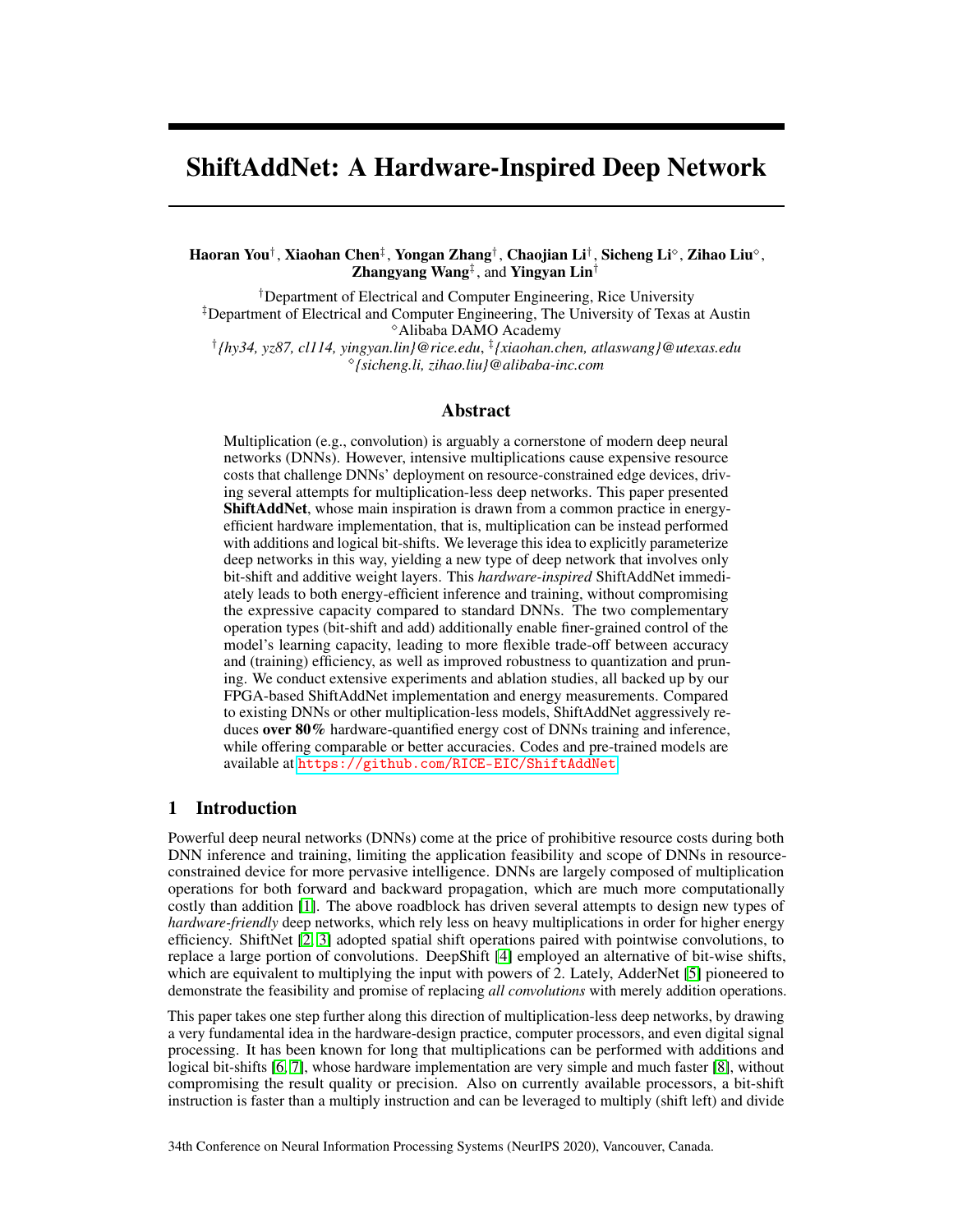- <span id="page-11-0"></span>[26] Xilinx Inc. Xilinx zynq-7000 soc zc706 evaluation kit. [https://www.xilinx.com/](https://www.xilinx.com/products/boards-and-kits/ek-z7-zc706-g.html) [products/boards-and-kits/ek-z7-zc706-g.html](https://www.xilinx.com/products/boards-and-kits/ek-z7-zc706-g.html). (Accessed on 09/30/2020).
- <span id="page-11-1"></span>[27] Or Sharir and Amnon Shashua. On the expressive power of overlapping architectures of deep learning. In *International Conference on Learning Representations*, 2018.
- <span id="page-11-2"></span>[28] Huasong Zhong, Xianggen Liu, Yihui He, and Yuchun Ma. Shift-based primitives for efficient convolutional neural networks. *arXiv preprint arXiv:1809.08458*, 2018.
- <span id="page-11-3"></span>[29] Arman Afrasiyabi, Diaa Badawi, Baris Nasir, Ozan Yildi, Fatios T Yarman Vural, and A Enis Çetin. Non-euclidean vector product for neural networks. In *2018 IEEE International Conference on Acoustics, Speech and Signal Processing (ICASSP)*, pages 6862–6866. IEEE, 2018.
- <span id="page-11-4"></span>[30] Chen Wang, Jianfei Yang, Lihua Xie, and Junsong Yuan. Kervolutional neural networks. In *The IEEE Conference on Computer Vision and Pattern Recognition (CVPR)*, June 2019.
- <span id="page-11-5"></span>[31] Haobin Dou and Xihong Wu. Coarse-to-fine trained multi-scale convolutional neural networks for image classification. In *2015 International Joint Conference on Neural Networks (IJCNN)*, pages 1–7, 2015.
- <span id="page-11-6"></span>[32] Yang Zhao, Xiaohan Chen, Yue Wang, Chaojian Li, Haoran You, Yonggan Fu, Yuan Xie, Zhangyang Wang, and Yingyan Lin. Smartexchange: Trading higher-cost memory storage/access for lower-cost computation. *arXiv preprint arXiv:2005.03403*, 2020.
- <span id="page-11-7"></span>[33] Weitao Li, Pengfei Xu, Yang Zhao, Haitong Li, Yuan Xie, and Yingyan Lin. Timely: Pushing data movements and interfaces in pim accelerators towards local and in time domain, 2020.
- <span id="page-11-8"></span>[34] B. Murmann. Mixed-signal computing for deep neural network inference. *IEEE Transactions on Very Large Scale Integration (VLSI) Systems*, pages 1–11, 2020.
- <span id="page-11-9"></span>[35] Kaiming He, Xiangyu Zhang, Shaoqing Ren, and Jian Sun. Deep residual learning for image recognition. In *The IEEE Conference on Computer Vision and Pattern Recognition (CVPR)*, June 2016.
- <span id="page-11-10"></span>[36] Karen Simonyan and Andrew Zisserman. Very deep convolutional networks for large-scale image recognition. *arXiv preprint arXiv:1409.1556*, 2014.
- <span id="page-11-11"></span>[37] Oresti Banos, Rafael Garcia, Juan A Holgado-Terriza, Miguel Damas, Hector Pomares, Ignacio Rojas, Alejandro Saez, and Claudia Villalonga. mhealthdroid: a novel framework for agile development of mobile health applications. In *International workshop on ambient assisted living*, pages 91–98. Springer, 2014.
- <span id="page-11-12"></span>[38] J. Tan, L. Niu, J. K. Adams, V. Boominathan, J. T. Robinson, R. G. Baraniuk, and A. Veeraraghavan. Face detection and verification using lensless cameras. *IEEE Trans. Comput. Imag.*, 5(2):180–194, June 2019.
- <span id="page-11-13"></span>[39] Mi Zhang and Alexander A Sawchuk. Usc-had: a daily activity dataset for ubiquitous activity recognition using wearable sensors. In *Proceedings of the 2012 ACM Conference on Ubiquitous Computing*, pages 1036–1043, 2012.
- <span id="page-11-14"></span>[40] Nicolas Gourier, Daniela Hall, and James L Crowley. Estimating face orientation from robust detection of salient facial structures. In *FG Net workshop on visual observation of deictic gestures*, volume 6, page 7. FGnet (IST–2000–26434) Cambridge, UK, 2004.
- <span id="page-11-15"></span>[41] Vivek Boominathan, Jesse Adams, Jacob Robinson, and Ashok Veeraraghavan. Phlatcam: Designed phase-mask based thin lensless camera. *IEEE Transactions on Pattern Analysis and Machine Intelligence*, 2020.
- <span id="page-11-16"></span>[42] Zhuang Liu, Mingjie Sun, Tinghui Zhou, Gao Huang, and Trevor Darrell. Rethinking the value of network pruning. In *International Conference on Learning Representations*, 2019.
- <span id="page-11-17"></span>[43] Q. Cao, L. Shen, W. Xie, O. M. Parkhi, and A. Zisserman. Vggface2: A dataset for recognising faces across pose and age. In *International Conference on Automatic Face and Gesture Recognition*, 2018.